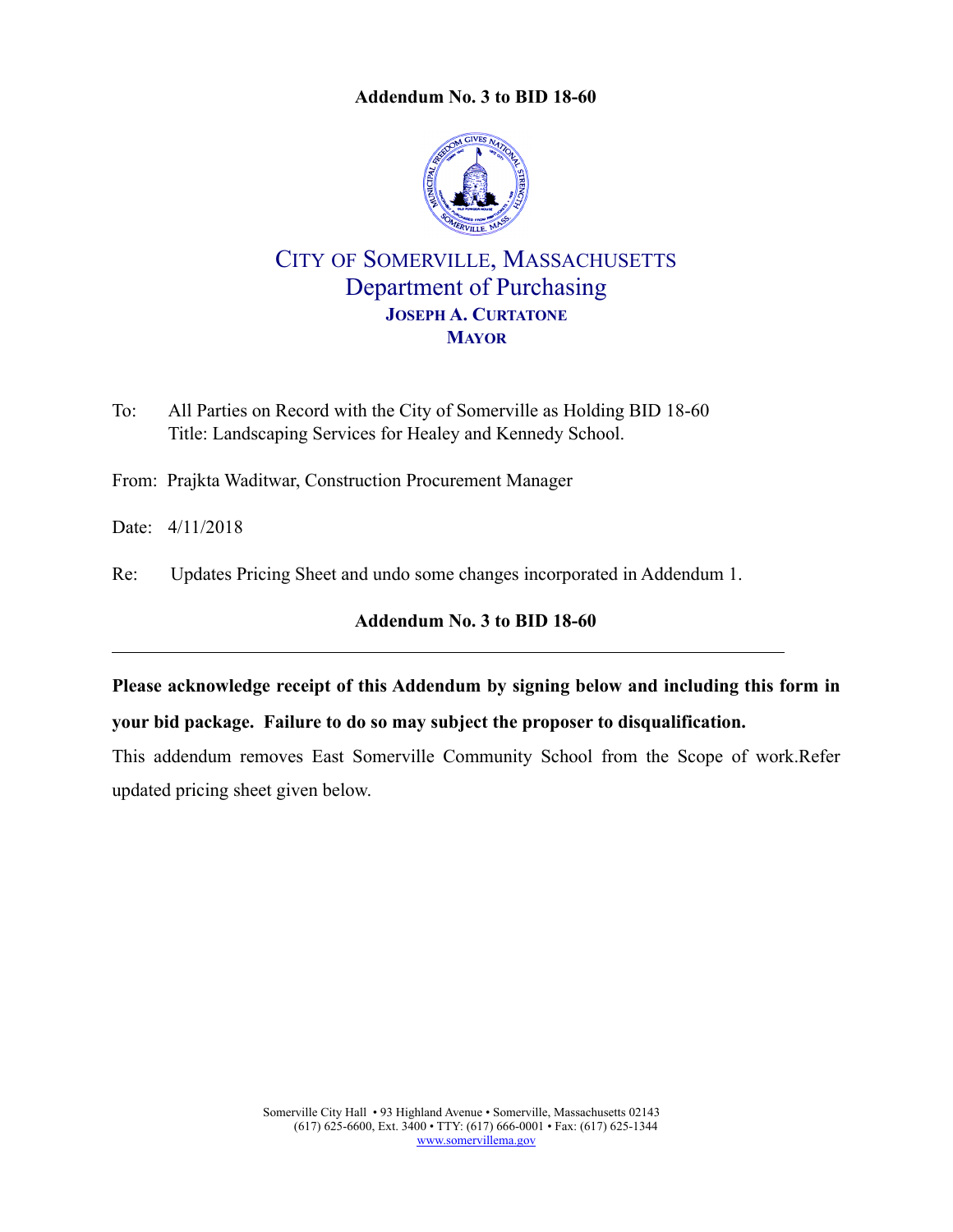| <b>NAME OF COMPANY / INDIVIDUAL:</b>                                                                                                                |    |    | <u> 1980 - Jan Stein Stein Stein Stein Stein Stein Stein Stein Stein Stein Stein Stein Stein Stein Stein Stein S</u> |  |  |  |  |  |
|-----------------------------------------------------------------------------------------------------------------------------------------------------|----|----|----------------------------------------------------------------------------------------------------------------------|--|--|--|--|--|
|                                                                                                                                                     |    |    |                                                                                                                      |  |  |  |  |  |
|                                                                                                                                                     |    |    |                                                                                                                      |  |  |  |  |  |
| <b>TELEPHONE/FAX/EMAIL:</b><br><u> 1980 - Jan Samuel Barbara, martin da shekarar 1980 - An tsara a shekara 1980 - An tsara 1980 - An tsara 1980</u> |    |    |                                                                                                                      |  |  |  |  |  |
| <b>SIGNATURE OF AUTHORIZED INDIVIDUAL:</b>                                                                                                          |    |    |                                                                                                                      |  |  |  |  |  |
| <b>ACKNOWLEDGEMENT OF ADDENDA:</b>                                                                                                                  |    |    |                                                                                                                      |  |  |  |  |  |
| Addendum #1                                                                                                                                         | #2 | #3 | #4                                                                                                                   |  |  |  |  |  |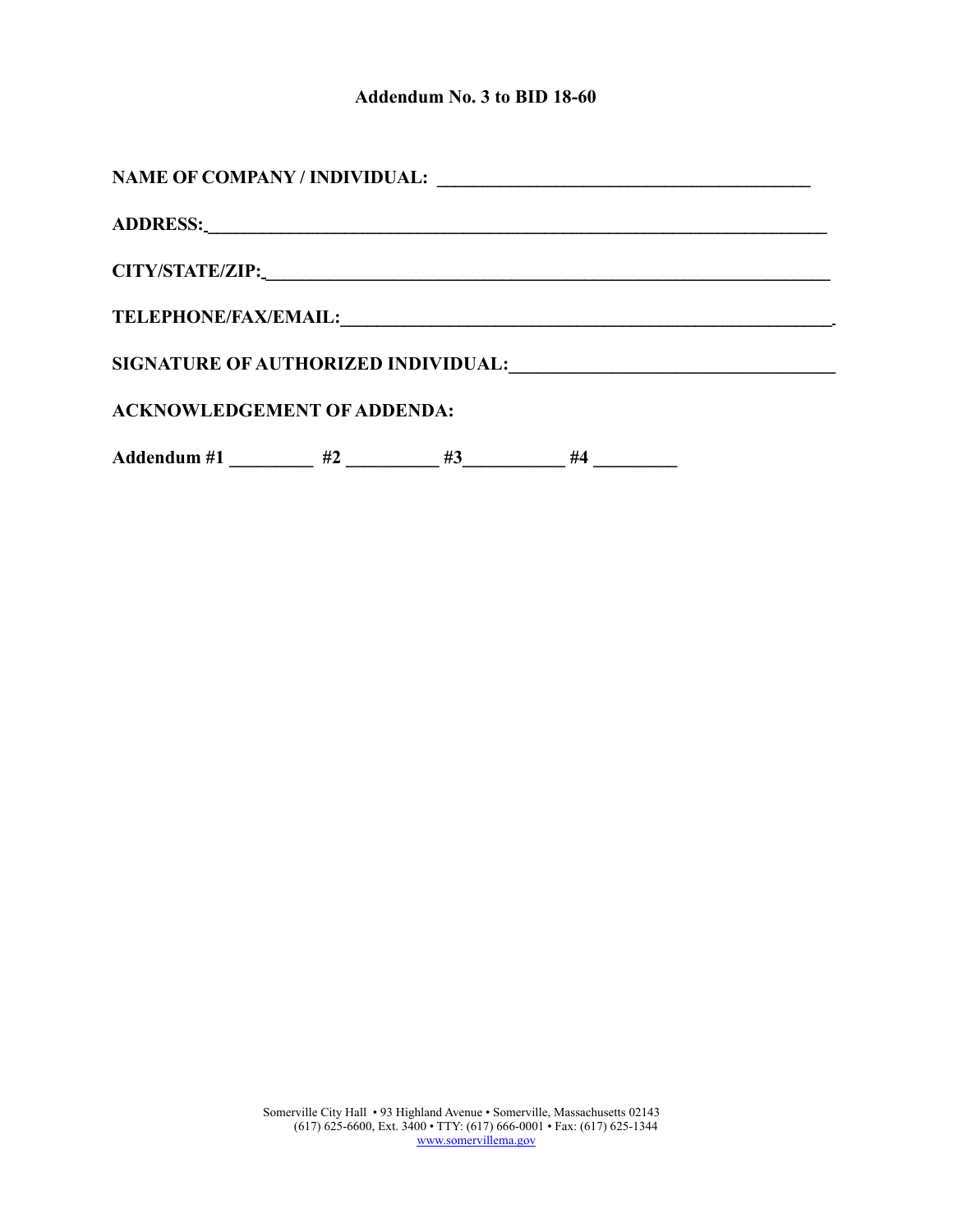# **SECTION 4.0 PRICING FORM FOR GENERAL BID**

The undersigned proposes to furnish all labor and materials required for: **Landscaping Services for Healey and Kennedy School.** 

The bidder certifies the following bulleted statements and offers to supply and deliver the materials and services specified below in full accordance with the Contract Documents supplied by the City of Somerville.

- The bids will be received at the office of the Purchasing Director, Somerville City Hall, 93 Highland Avenue, Somerville, MA 02143 no later than **04/17/2018 by 11AM EST**
- If the **awarded** vendor is a Corporation a "Certificate of Good Standing" (produced by the Mass. Sec. of State) must be furnished with the resulting contract (see Section 3.0.)
- **Awarded Vendor** must comply with Living Wage requirements (see Section 3.0; only for services)
- **Awarded Vendor** must comply with insurance requirements as stated in Section 3.0.<br>• The Purchasing Director receives the right to accept or reject any or all hide and/or to
- The Purchasing Director reserves the right to accept or reject any or all bids and/or to waive any informality if in her/his sole judgment it is deemed to be in the best interest of the City of Somerville.
- The following prices shall include delivery, the cost of fuel, the cost of labor, and all other charges.<br>• This form to be englosed in soaled bid package.
- This form to be enclosed in sealed bid package.

| <b>Item</b><br>N <sub>0</sub> | Location                                                                                   | Area                        | Unit         | Pricing<br>Year 1<br>$(05/01/2018 -$<br>04/30/2019 | Pricing<br>Optional-<br>Year 2<br>$(05/01/2019 -$<br>04/30/2020 | Pricing<br>Optional-<br>Year 3<br>(05/01/2020)<br>04/30/2021 |
|-------------------------------|--------------------------------------------------------------------------------------------|-----------------------------|--------------|----------------------------------------------------|-----------------------------------------------------------------|--------------------------------------------------------------|
| 1                             | Arthur D.<br><b>Healey School</b><br>5 Meacham<br><b>Street</b><br>Somerville, MA<br>02145 | Approx.<br>6500 Sq.<br>Feet | Per<br>Month |                                                    |                                                                 |                                                              |

#### **1. Base Bid**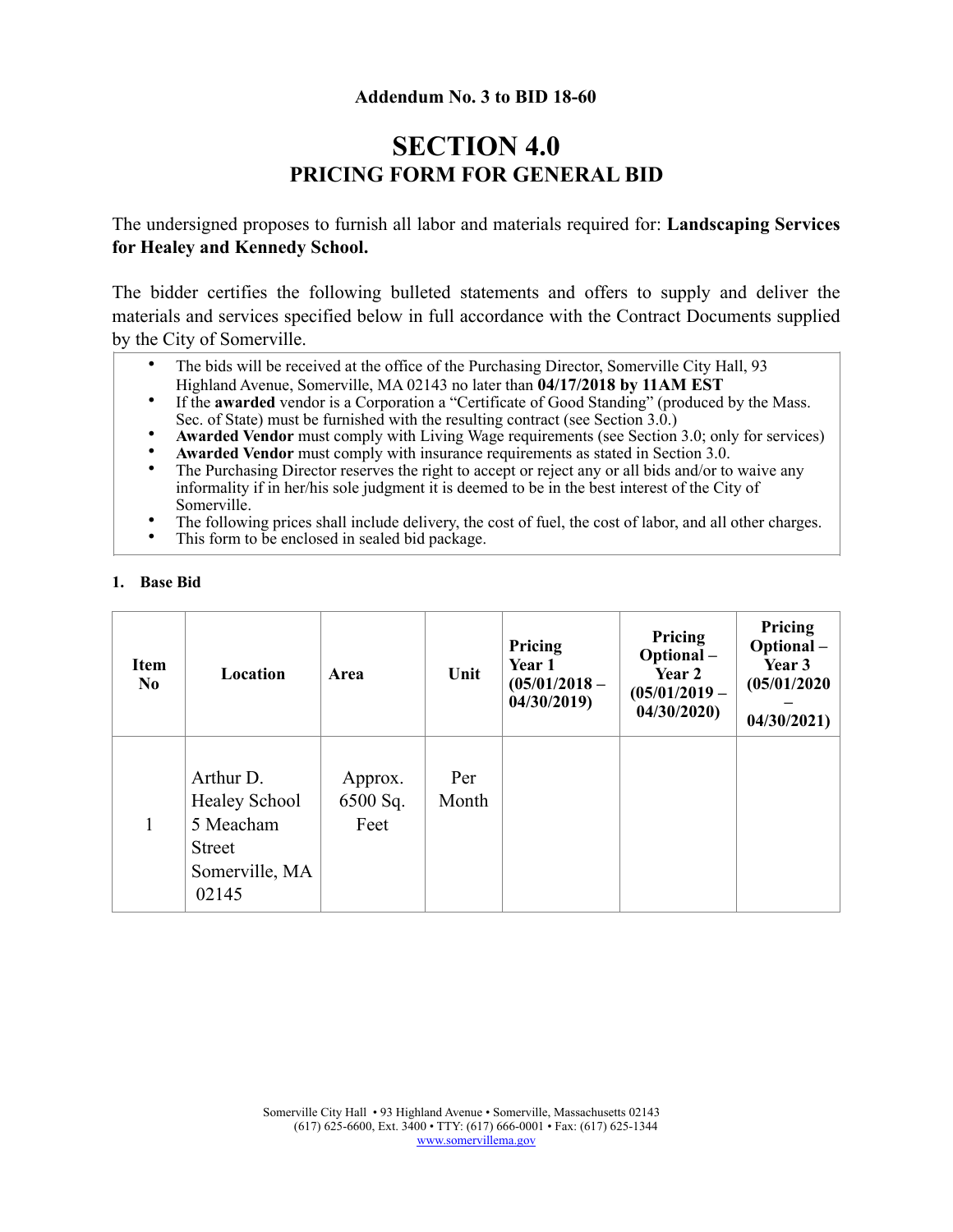| $\mathcal{D}_{\mathcal{L}}$             | John F.<br>Kennedy<br>Elementary<br>School<br>5 Cherry St,<br>Somerville, MA<br>02144 | Approx.<br>5500 Sq.<br>Feet | Per<br>Month |  |  |
|-----------------------------------------|---------------------------------------------------------------------------------------|-----------------------------|--------------|--|--|
|                                         | <b>Total Yearly bid Amount in Figure</b>                                              |                             |              |  |  |
| <b>Total Yearly bid Amount in words</b> |                                                                                       |                             |              |  |  |

**B.** P**arts and Materials** (these rates shall be used for work outside the scope of work included in this project manual)

The parts and materials may include sprinkler Heads, piping, replacement pavers, plantings, mulch or any required material not provided by the City of Somerville.

The vendor must indicate what type of net price is being used and must submit a copy of his current list price schedule with his bid.

|                                                               | Pricing<br><b>Year 1</b><br>$(05/01/2018 -$<br>04/30/2019 | Pricing<br><b>Optional</b> – Year 2<br>$(05/01/2019 -$<br>04/30/2020 | Pricing<br><b>Optional</b> – Year 3<br>$(05/01/2020 -$<br>04/30/2021 |
|---------------------------------------------------------------|-----------------------------------------------------------|----------------------------------------------------------------------|----------------------------------------------------------------------|
| Option $1 - List Price = Net$<br>to City                      |                                                           |                                                                      |                                                                      |
| Option $2$ – List Price less $\%$<br>$discount = Net to City$ |                                                           |                                                                      |                                                                      |
| Choose One Option                                             |                                                           |                                                                      |                                                                      |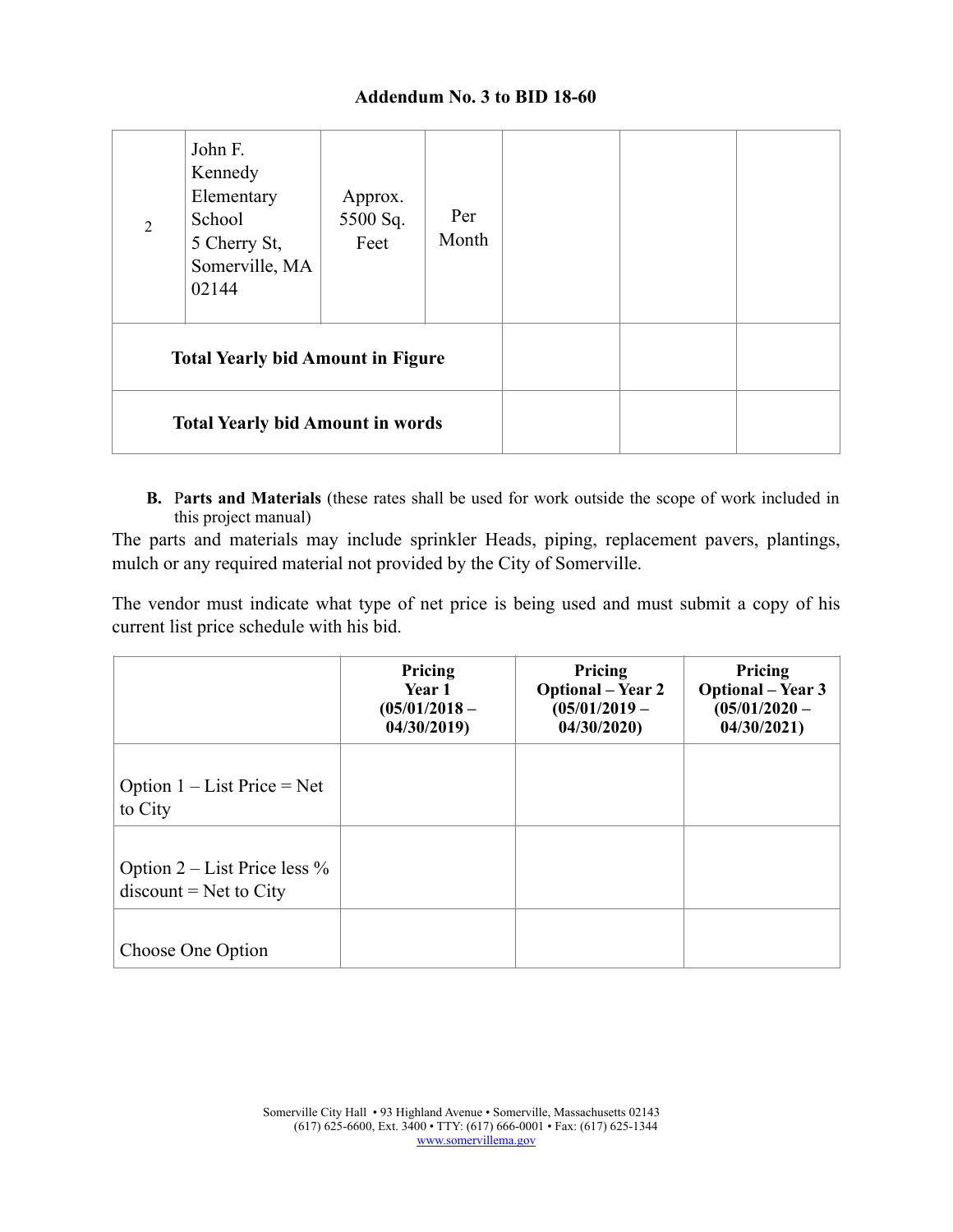C. **Labor Rate** (Estimated Hours = 300 per year) (these rates shall be used for work outside the scope of work included in this project manual)

The labor rate includes any labor required for the work additional to the regular monthly maintenance work of this project such as fixing sprinkler heads, piping, replacing pavers, planting etc.

| <b>Item</b><br><b>Number</b>    | <b>Description</b>                                       | Unit                           | Pricing<br><b>Year 1</b><br>$(05/01/2018 -$<br>04/30/2019 | Pricing<br><b>Optional</b> – Year 2<br>$(05/01/2019 -$<br>04/30/2020 | Pricing<br><b>Optional</b> – Year 3<br>$(05/01/2020 -$<br>04/30/2021 |
|---------------------------------|----------------------------------------------------------|--------------------------------|-----------------------------------------------------------|----------------------------------------------------------------------|----------------------------------------------------------------------|
| 1.                              | <b>Standard Rate</b><br>for Landscaping<br>$-2$ man crew | Per Hour/<br>per 2 man<br>crew |                                                           |                                                                      |                                                                      |
| 2.                              | Premium Rate<br>for<br>Landscaping $-2$<br>man crew      | Per Hour/<br>per 2 man<br>crew |                                                           |                                                                      |                                                                      |
| Subtotal of Labor charges in \$ |                                                          |                                |                                                           |                                                                      |                                                                      |

(*If applicable*) The contract price does not include the items listed on the attached "Bid Form for Alternates;" the bidder understands that the project construction cost estimate provided by the City is inclusive of all the work described in this form.

The undersigned agrees that, if he is selected as general contractor, he will within five days, Saturdays, Sundays and legal holidays excluded, after presentation thereof by the awarding authority, execute a contract in accordance with the terms of this bid and furnish a performance bond and also a labor and materials or payment bond (as indicated in the "Key Project Information" section on the 2nd page of this bid), each of a surety company qualified to do business under the laws of the commonwealth and satisfactory to the awarding authority and each in the sum of the contract price, the premiums for which are to be paid by the general contractor and are included in the contract price; provided, however, that if there is more than one surety company, the surety companies shall be jointly and severally liable.

The undersigned hereby certifies that he is able to furnish labor that can work in harmony with all other elements of labor employed or to be employed on the work; that all employees to be employed at the worksite will have successfully completed a course in construction safety and health approved by the United States Occupational Safety and Health Administration that is at least 10 hours in duration at the time the employee begins work and who shall furnish documentation of successful completion of said course with the first certified payroll report for each employee; and that he will comply fully with all laws and regulations applicable to awards made subject to section 44A.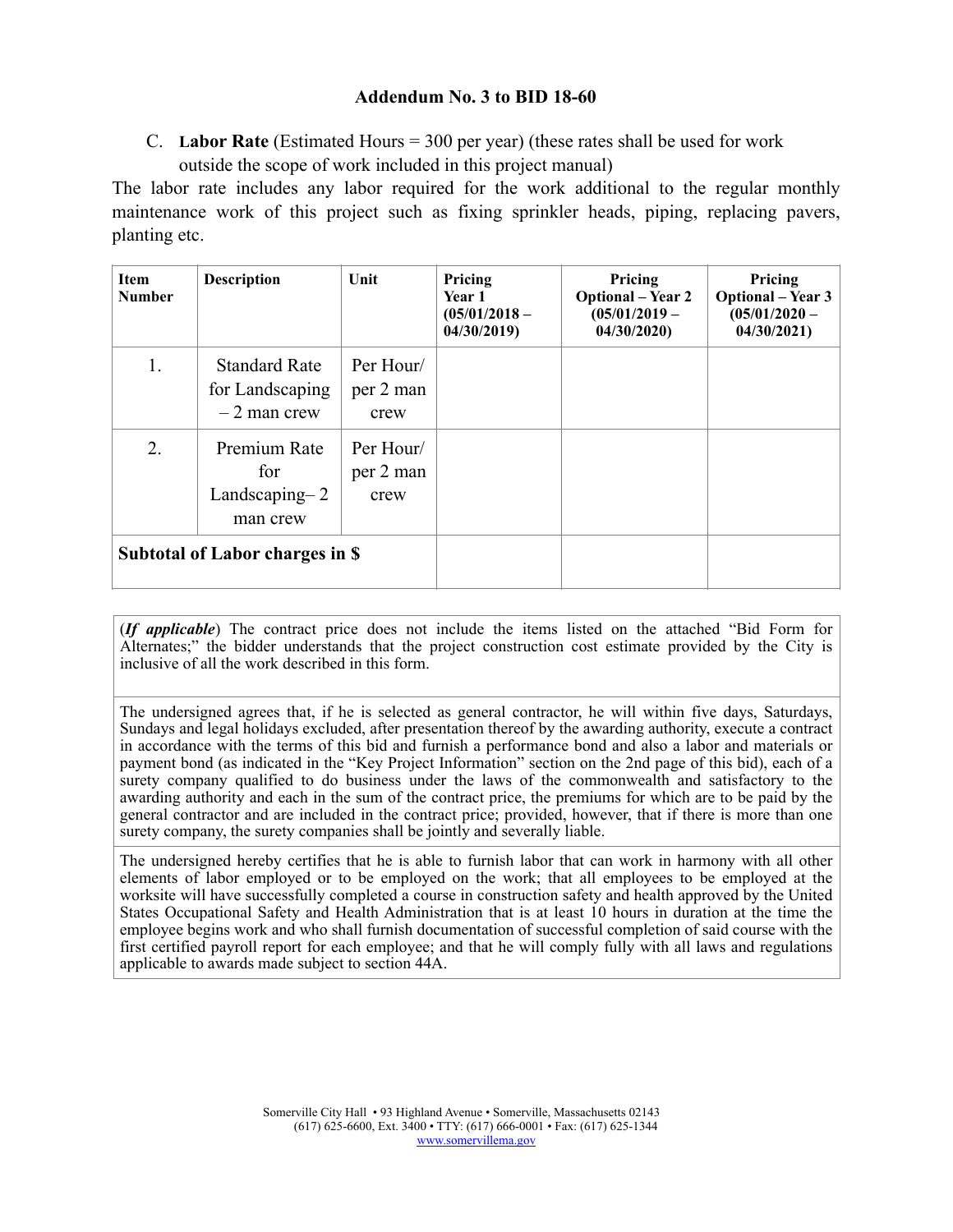The undersigned further certifies under the penalties of perjury that this bid is in all respects bona fide, fair and made without collusion or fraud with any other person. As used in this subsection the word "person" shall mean any natural person, joint venture, partnership, corporation or other business or legal entity. The undersigned further certifies under penalty of perjury that the said undersigned is not presently debarred from doing public construction work in the commonwealth under the provisions of section twenty-nine F of chapter twenty-nine, or any other applicable debarment provisions of any other chapter of the General Laws or any rule or regulation promulgated thereunder.

The Undersigned Bidder certifies under the penalties of perjury that:

- (1) Pursuant to M.G.L. c. 62C, §49A, to the best of the signatories knowledge and belief, that the Undersigned Bidder is in compliance with all laws of the Commonwealth relating to taxes, reporting of employees and contractors, and withholding and remitting child support, as well as paid all contributions and payments in lieu of contributions pursuant to MGL 151A, §19A(b); and,
- $(2)$  the Federal Employer Identification Number (EIN) of the Bidder is:

The Undersigned Bidder certifies under penalties of perjury that the Bidder is not presently debarred from doing federal or state public construction work, that the Bidder has not had its low bid rejected by any municipality in the previous two years, except:

in which case the reasons for rejection were as follows:

The Undersigned Bidder has submitted all requested referenced information on the Reference Form.

The Undersigned Bidder understands that the contractor and subcontractors will be required to pay prevailing wages to laborers and mechanics, and that if the Undersigned's bid is significantly below the average bid, the Awarding Authority may require the Bidder to substantiate that the bid is based on payment of wages at prevailing rates.

The Undersigned Bidder certifies that it can achieve substantial and final completion by the dates notes in Section 2.2, herein, unless otherwise noted in the Notice to Proceed as delivered to the awarded vendor.

Should certain additional work be required, or should the quantities of certain classes of work be increased or decreased from those required by the Contract Documents, by authorization of the City, unit prices listed on the attached "Unit Price Form" shall at the option of the City be the basis of payment to the Contractor or credit to the City, for such increase or decrease in the work. The unit prices shall represent the exact net amount per unit to be paid the Contractor (in the case of addition or increase) or to be refunded the City (in the case of decrease). Contractually noted adjustments will be allowed for overhead, profit, insurance or other direct or indirect expenses of the Contractor or Subcontractors.

The unit prices shall include cost of fuel, all labor, materials, equipment, overhead, profit, insurance, etc. to cover the finished work of the several kinds called for. Changes shall be processed in accordance with the provisions of the General Conditions governing changes in the work.

Executed this day of , 20

**Name of Company/Individual:**

**Address, City, State, Zip:**

Somerville City Hall • 93 Highland Avenue • Somerville, Massachusetts 02143 (617) 625-6600, Ext. 3400 • TTY: (617) 666-0001 • Fax: (617) 625-1344 [www.somervillema.gov](http://www.somervillema.gov)